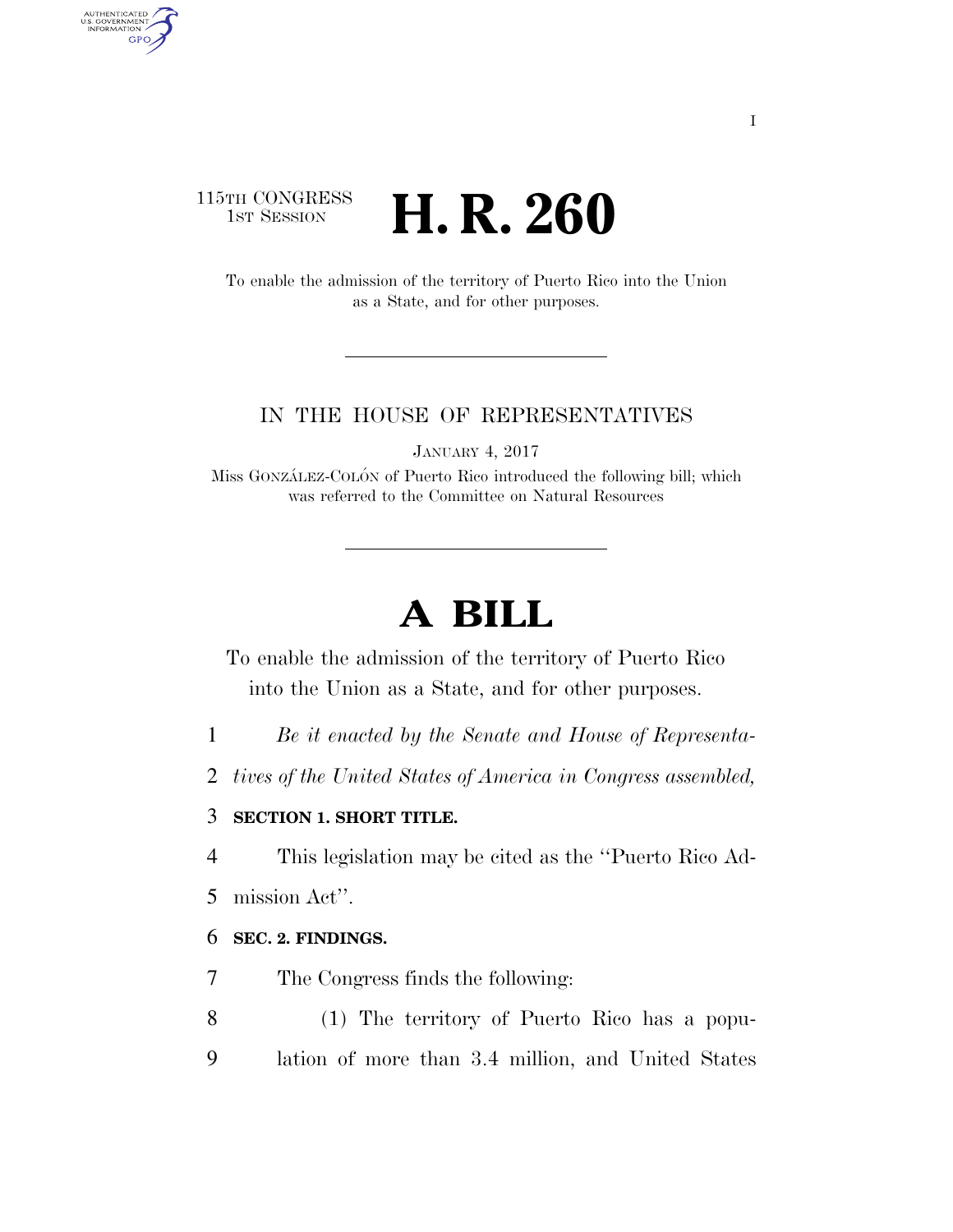| $\mathbf{1}$   | citizenship has been granted to individuals born in   |
|----------------|-------------------------------------------------------|
| $\overline{2}$ | the islands for one hundred years.                    |
| 3              | (2) The territory has an insular government           |
| $\overline{4}$ | that, subject to Federal law, exercises authority     |
| 5              | similar to that possessed by the governments of the   |
| 6              | several States.                                       |
| 7              | (3) The United States citizens of Puerto Rico         |
| 8              | are not treated equally in Federal law with citizens  |
| 9              | in the States and do not have representation in their |
| 10             | national government other than that provided by a     |
| 11             | sole resident commissioner who can only vote in       |
| 12             | committees of the House of Representatives to which   |
| 13             | she or he is assigned.                                |
| 14             | (4) An overwhelming majority of the United            |
| 15             | States citizens residing in Puerto Rico want to re-   |
| 16             | place territory status with a permanent form of gov-  |
| 17             | ernment that provides for equality and for demo-      |
| 18             | cratic representation in the making of their national |
| 19             | laws.                                                 |
| 20             | (5) It has been the longstanding policy of the        |
| 21             | United States that the American citizens of the ter-  |
| 22             | ritory can determine whether it should eventually be- |
| 23             | come a State or a nation.                             |
| 24             | (6) In a plebiscite held in Puerto Rico under         |
| 25             | local law, a majority of the vote rejected continu-   |
|                |                                                       |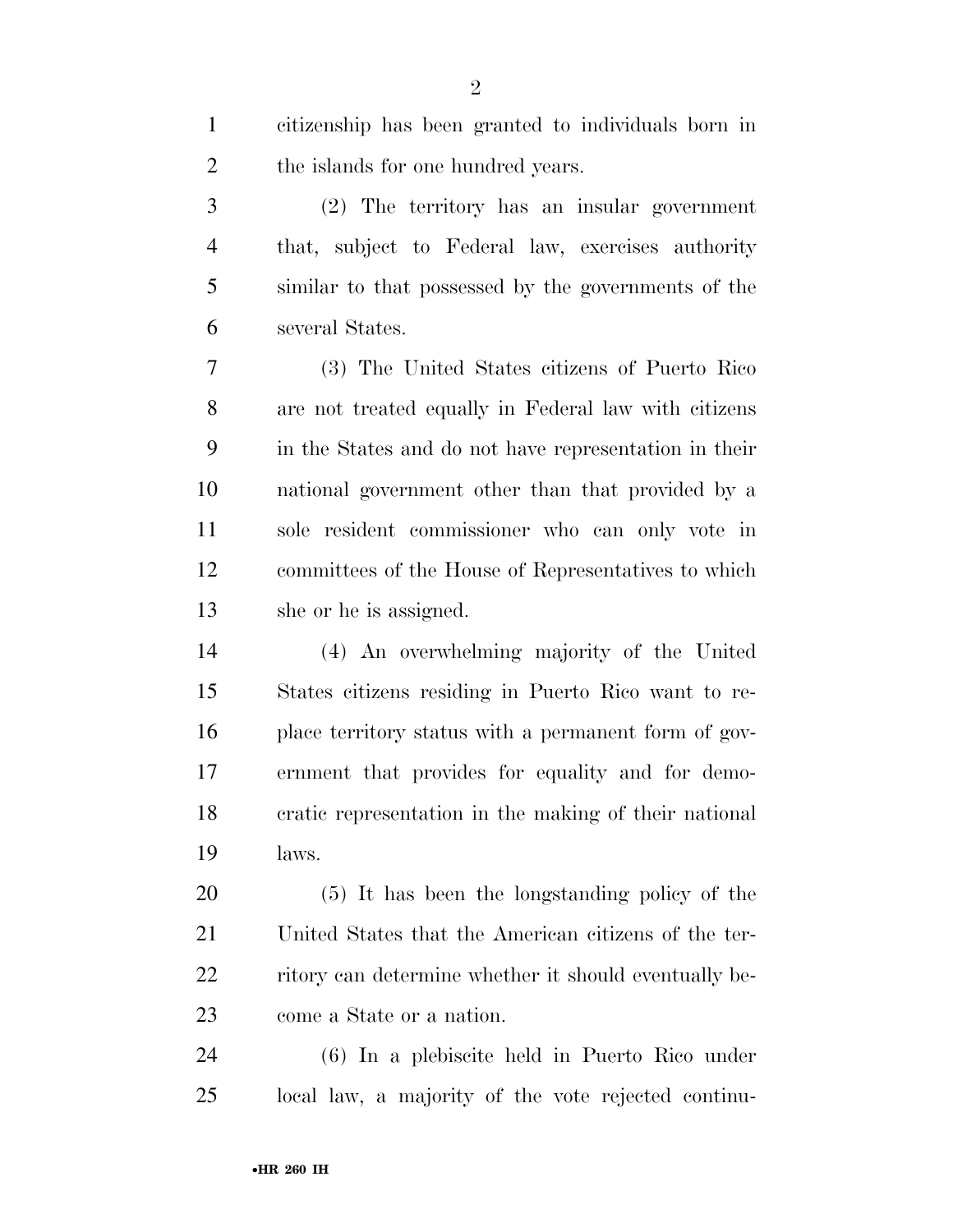ation of the current territory status, with more than 61.1 percent petitioning the Congress and the Presi- dent for statehood and a transition to equality and permanence within the Union of States.

 (7) Public Law 113–76 responded to the plebi- scite under territorial law by providing for a plebi- scite under Federal law on an option or options pro- posed by the Elections Commission of Puerto Rico that can resolve the question of the territory's status and are found by the Department of Justice to not conflict with the Constitution, laws, and policies of the United States.

 (8) The Governor, two-thirds majorities of each house of the Legislative Assembly, and the Resident Commissioner of Puerto Rico elected in November 2016 were voted into office on a platform of seeking equality and permanence for Puerto Rico within the United States.

 (9) Puerto Rico is treated as a State for the purposes of most laws but is not treated equally with the States under dozens of statutes, including some providing for major health and other programs for individuals with critical needs and in a number of revenue measures.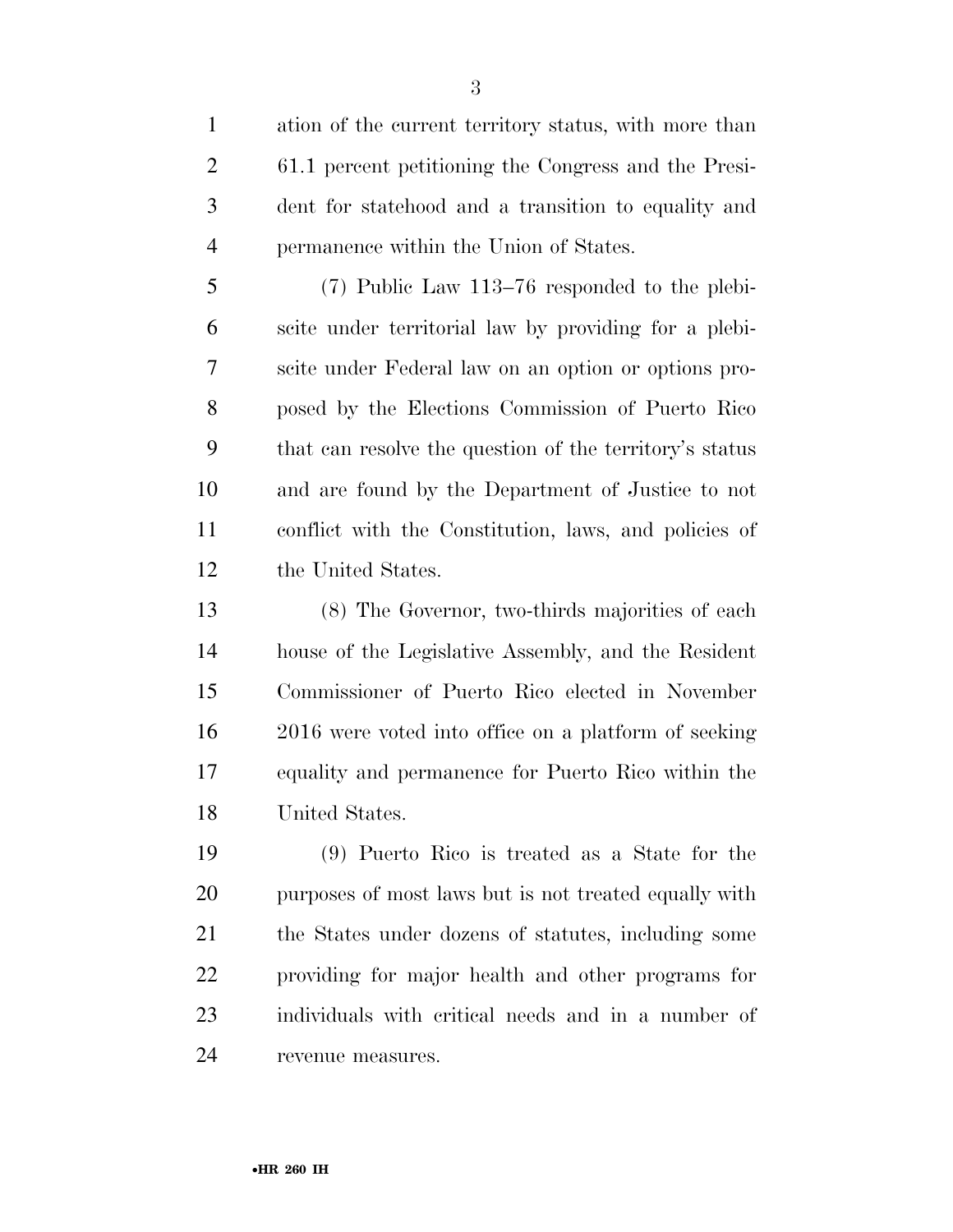| $\mathbf{1}$   | (10) The limitations of, and treatment under,              |
|----------------|------------------------------------------------------------|
| $\overline{c}$ | territory status has left Puerto Rico under-developed      |
| 3              | and substantially contributed to its economy being         |
| $\overline{4}$ | weak for four decades and in depression for the last       |
| 5              | one.                                                       |
| 6              | (11) Millions of the U.S. citizens of Puerto Rico          |
| 7              | have moved to a State for the greater opportunity          |
| 8              | and better way of life possible in a State.                |
| 9              | (12) Equality within the Nation is required for            |
| 10             | a healthy American economy and essential for Puer-         |
| 11             | to Rico's social and economic health as well as for        |
| 12             | basic reasons of democracy.                                |
| 13             | (13) Puerto Ricans have contributed greatly to             |
| 14             | the Nation in all fields of endeavor both in war and       |
| 15             | in peace.                                                  |
| 16             | (14) Puerto Rico should be transitioned into               |
| 17             | equality within the Union.                                 |
| 18             | SEC. 3. PROCESS FOR REPLACING TERRITORY STATUS.            |
| 19             | (a) Consistent with Public Law $113-76$ , it is the pol-   |
| 20             | icy of the United States that the U.S. citizens of Puerto  |
| 21             | Rico may choose whether Puerto Rico will become a State    |
| 22             | or a nation through a plebiscite under that law.           |
| 23             | (b) If the U.S. citizens of Puerto Rico reaffirm the       |
| 24             | territory's choice of statehood through a plebiscite under |
| 25             | Public Law 113–76, Federal laws that do not apply to       |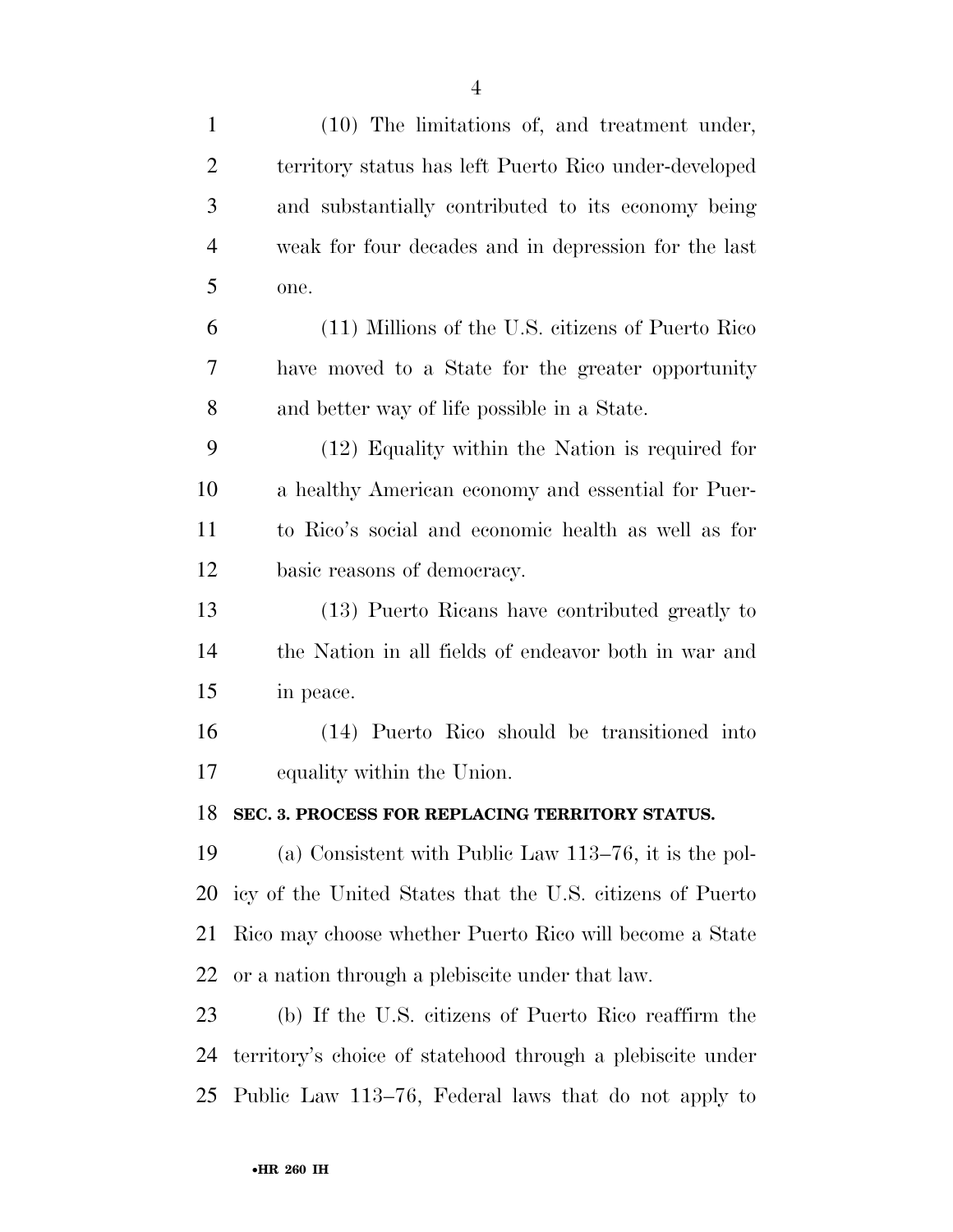Puerto Rico or apply differently to the territory than to the several States are amended or repealed to phase in the equal treatment of Puerto Rico with the several States by January 3, 2025, as shall be provided for in a plan submitted to the Congress and the President not later than 270 days after the enactment of this Act by the President's Task Force on Puerto Rico's Status, and Puerto Rico shall become a State on January 3, 2025. **SEC. 4. FEDERAL OFFICES.** 

 (a) PRESIDENT AND VICE PRESIDENT.—With re- spect to the election for the offices of President and Vice President in November 2024—

 (1) Puerto Rico shall be considered a State for purposes of chapter 21 of title 3, United States Code, and the electors of Puerto Rico shall be con- sidered electors of a State for purposes of such chapter; and

 (2) for purposes of section 3 of such title, the number of electors from Puerto Rico shall be equal to the number of Senators and Representatives to which Puerto Rico is entitled during the One Hun- dred Nineteenth Congress, as determined in accord-ance with subsection (b).

(b) CONGRESSIONAL DELEGATION.—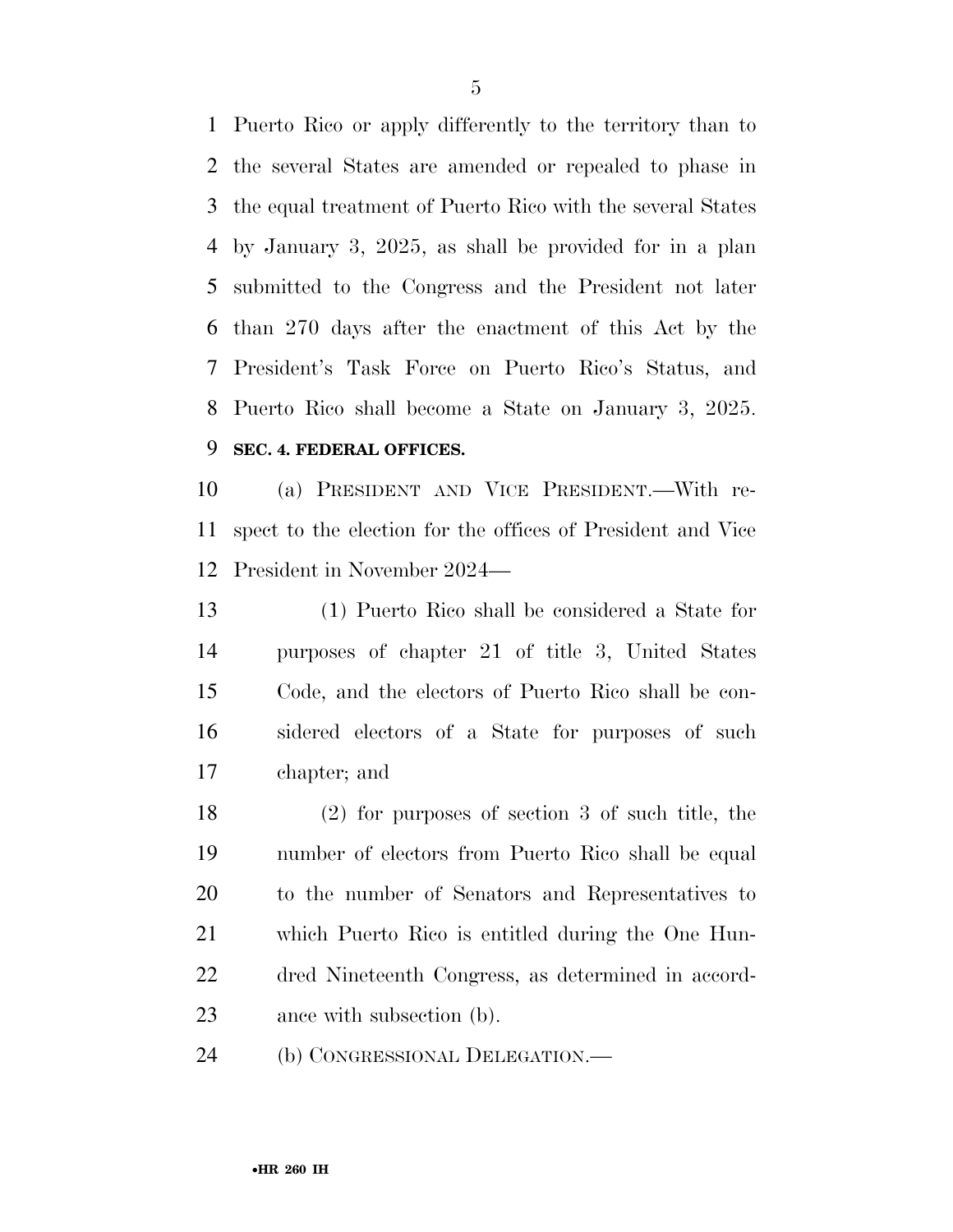(1) REPRESENTATIVES.—Effective on the first day of the One Hundred Nineteenth Congress, the number of Representatives of States in the House of Representatives shall be increased by the number of Representatives of the State with the population closest to that of Puerto Rico in the 2020 decennial census and the additional seats shall be occupied by Representatives of Puerto Rico. The Clerk of the House of Representatives shall transmit to the Gov- ernor of Puerto Rico and the Speaker of the House of Representatives a certificate of the number of Representatives to which Puerto Rico will be entitled not later than January 3, 2024.

 (2) ELECTION.—The regularly scheduled gen- eral elections for Federal office held in Puerto Rico in November 2024 shall include the election of two Senators and the number of Representatives of Puerto Rico provided for in paragraph (1) of this subsection, all of whom shall first take office on January 3, 2025. The Senate shall determine the class to which each of the Senators shall be as-signed.

 (3) RESIDENT COMMISSIONER.—Section 36 of the Act of March 2, 1917, 39 Stat. 963, and section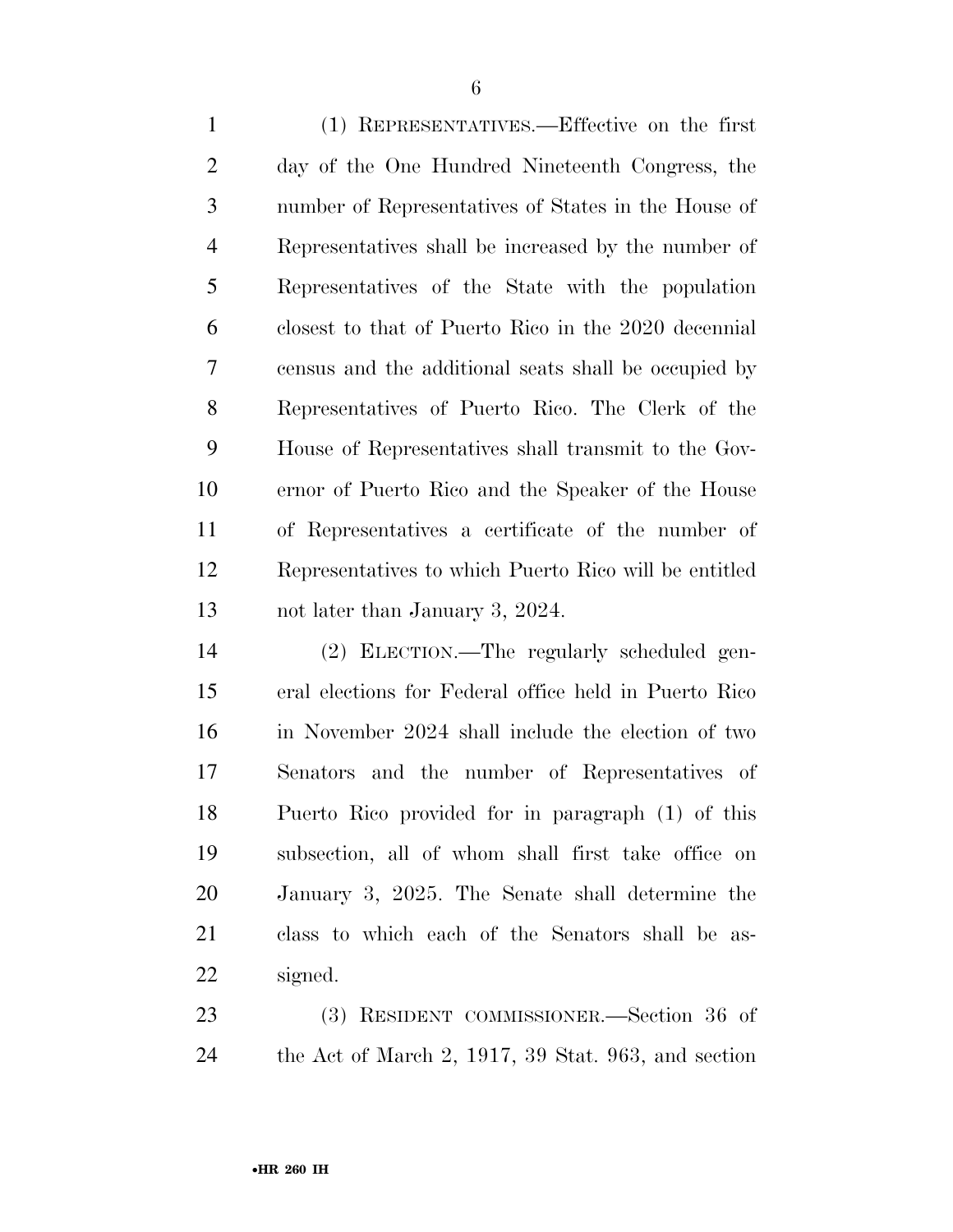1 of the Act of June 22, 1906, 34 Stat. 417, as amended, are repealed effective January 3, 2025. (4) PRIMARY ELECTIONS.—The Government of Puerto Rico may hold primary elections for the of- fices described in this section at such time and in such manner as it may provide, so long as such elec- tions are held in the manner required by the laws applicable to elections for Federal office.

#### **SEC. 5. PROCLAMATION.**

 Following the transition process set forth in section 3, the President shall issue a proclamation declaring that Puerto Rico is admitted into the Union on an equal foot- ing with the other States, effective January 3, 2025, and Puerto Rico shall be so admitted.

### **SEC. 6. STATE.**

 Upon the admission of Puerto Rico into the Union as a State—

 (a) STATE CONSTITUTION.—The Constitution of the Commonwealth of Puerto Rico shall be accepted as the Constitution of the State.

 (b) TERRITORY.—The State shall consist of all of the territory, together with the waters included in the seaward boundary, of the Commonwealth of Puerto Rico.

 (c) CONTINUITY OF GOVERNMENT.—The individuals holding legislative, executive, and judicial offices of the